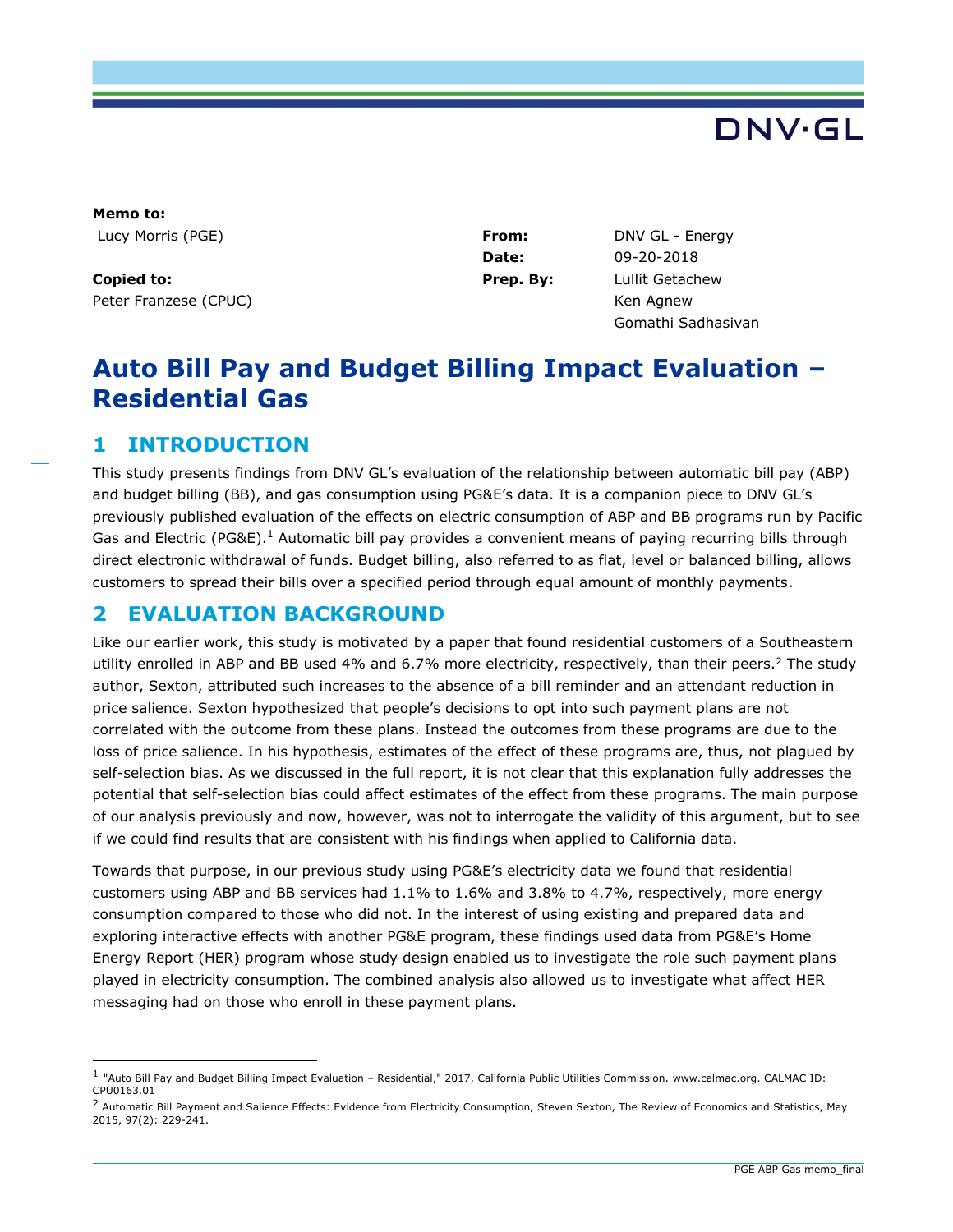### **Page 2 of 10**

ı

The current work is an extension of this analysis to PG&E's residential gas use. The researchable questions this evaluation seeks to answer are provided in [Table 1](#page-1-0)**.**

<span id="page-1-0"></span>

# **3 EVALUATION APPROACH**

Sexton's study provides valuable theory and evidence to support the hypothesis that programs such as ABP and BB are associated with increases in customers' energy consumption. Using economic theory, Sexton posited that programs like ABP and BB change product or service characteristics that affect consumption choice. While programs can change service characteristics in a variety of different ways, ABP and BB alter the importance of cost or price salience of energy service; ABP makes it possible for users to meet their financial obligations for the energy service they receive without looking at their bills while BB hides the true cost of consumption by flattening the amount paid over time. Sexton hypothesized that the reduction in price salience due to inattention to the cost of energy results in consumption increases.

The "loss of price salience" argument is also essential to motivating the econometric analysis Sexton performed to produce the estimates of ABP and BB effects. It can be difficult to estimate effects of a decision where participants opt into a program. If the decision to participate is correlated with the participant's outcome, then estimates of the treatment effect may suffer from self-selection bias. In this case, because the effect is hypothesized to be due not to the choice itself but to the resulting loss of price salience, Sexton hypothesizes the correlation to be less likely. We provided a full discussion of the theoretical background and our assessment of it in the full report on ABP and BB, and electricity use published on CALMAC.<sup>3</sup>

Like in the electricity evaluation, we identified ABP and BB enrollment for all members of PG&E's HER treatment and control groups and combined monthly gas consumption data of all participants in a wave into a single regression analysis.<sup>4</sup> This is also referred to as a "time-series cross-sectional analysis" because observations vary both across time and across individual dwellings. We then used a fixed-effects regression model to measure the association between ABP and BB enrollment and gas use, and the effect of ABP and BB conditional on Opower's HER participation. Using a fixed-effects approach allows for the measurement of ABP and BB and HER-related impacts while also controlling for other possible confounding factors. However, there is still a possibility of self-selection bias that could affect the results.

<sup>3</sup> "Auto Bill Pay and Budget Billing Impact Evaluation – Residential," 2017, California Public Utilities Commission. [www.calmac.org.](http://www.calmac.org/) CALMAC ID: CPU0163.01

 $4$  ABP and BB enrollment data was merged to HER program and billing data for the analyses.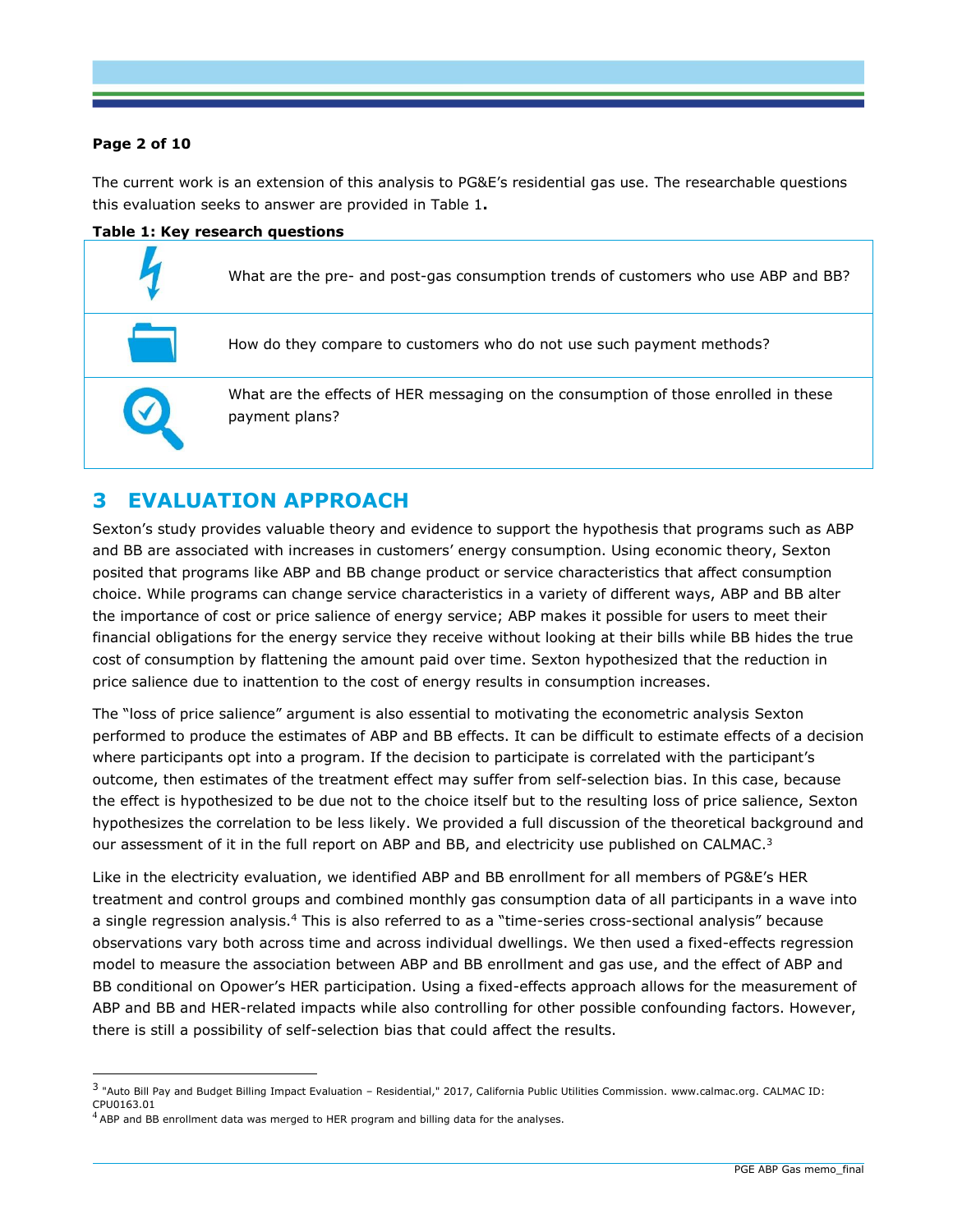### **Page 3 of 10**

The fixed-effects model we estimate is given by:

 $C_{jt} = \mu_i + \lambda_t + \gamma_A ABP_{jt} + \gamma_B BB_{jt} + \gamma_H HER_{jt} + \gamma_{AH} ABP_{jt} * HER_{jt} + \gamma_{BH} BB_{jt} * HER_{jt} + \varepsilon_{it}$ 

- $\bullet$  *Cit* = the log of average daily consumption during interval *t* for household *j*
- $\mu_i$  = unique intercept for each household j
- $\bullet$   $\lambda t = 0/1$  indicator for each time interval t (month-year) that tracks systematic change over time
- **E** HERjt = 0/1 dummy variable equal to 1 if household *j* is in the HER treatment group in period t, 0 if household  $j$  is in the comparison group in period  $t$
- $ABPjt = 0/1$  dummy variable equal to 1 if household *j* is an ABP enrollee in period *t*, 0 otherwise
- **•**  $BBjt = 0/1$  dummy variable equal to 1 if household *j* is an BB enrollee in period *t*, 0 otherwise
- $\epsilon_{it}$  = error term or random noise of the model

### **4 DATA**

ı

In 2015, 12% of PG&E's residential gas customers were enrolled in auto-pay while 5.1% were enrolled in budget billing [\(Table 2\)](#page-2-0). A subset (0.9%) of customers were enrolled in both ABP and BB. Given that the two programs are different, it is not a surprise that the overlap in enrollment is not greater. Since most customers are dual fuel, these percentages are the same as those we reported for residential electric customers.

|                     | <b>Number</b> | <b>Percent of</b><br>total |
|---------------------|---------------|----------------------------|
| All ABP*            | 514,257       | 12.0%                      |
| All $BB*$           | 216,756       | 5.1%                       |
| ABP/BB overlap      | 40,250        | 0.9%                       |
| Total gas customers | 4,276,330     |                            |

#### <span id="page-2-0"></span>**Table 2: 2015 ABP, BB, and total gas customer counts**

*\*Includes 40,250 ABP/BB overlap enrollees*

Like the electricity study, we focused our gas study on PG&E's HER wave 3 and wave 4 rollouts.<sup>5</sup> We estimated the fixed-effects model for each wave separately to identify the effect of enrollment in the two payment plans on consumption as well as the additional effect of HER treatment for households enrolled in these payment programs. HER wave 3 began in July 2013 and involved 225,000 and 75,000 randomly assigned treatment and control households respectively. PG&E's fourth HER wave started in March 2014 and involved 200,000 and 75,000 randomly assigned treatment and control households respectively.

We present a summary of ABP and BB enrollment for each wave in [Table 3.](#page-3-0) In PG&E's HER data sets that we used in this study, the percent of ABP and BB enrollment is somewhat different than those in the general population [\(Table 2\)](#page-2-0). While 12% of total gas customers enrolled in ABP, in the HER data about 9% to 10%

<sup>5</sup> We focus on more than one HER wave to ascertain that our findings are stable across waves and not a function of a specific dataset. These specific HER waves were chosen from a set of 6 possible waves as they represent the widest possible coverage (territory and consumption level) and included a higher number of customers on both ABP and BB relative to other HER waves. We presented a table on the features of the HER programs used in the study in the full report that detailed our work on ABP and BB, and electricity use in PG&E's service territory. The important things to note about the HER waves we used in our analyses is that both waves targeted the highest 3 usage quartiles where those in the treatment group received standard frequency reports, and involved dual or single-fuel households, in the third wave, and dual fuel households in the fourth wave.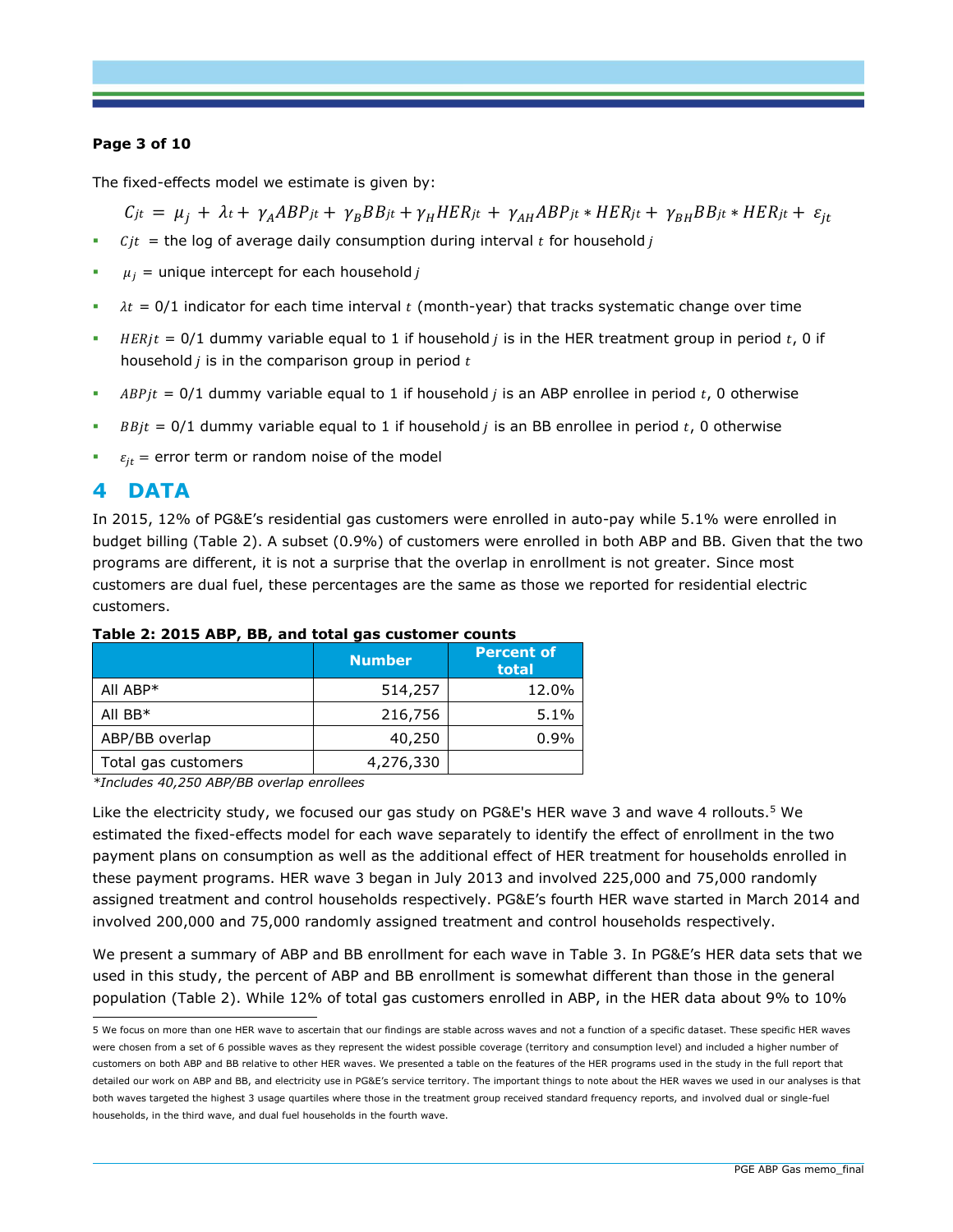### **Page 4 of 10**

of customers were enrolled in ABP. On the other hand, BB enrollment is 5% at the total customer population level while about 6% to 8% of the HER population is enrolled in BB. Such differences probably reflect the fact that HER sampling focuses on a specific and not a random subset of the total population; for instance, we know these two waves target single family households whose consumption is in the top three-quartiles.

| <b>Group</b>                 | <b>Full Population</b> | <b>ABP</b> |         | <b>BB</b> |         |
|------------------------------|------------------------|------------|---------|-----------|---------|
| Wave 3 Treatment and Control | 231,379                | 21,283     | $9.2\%$ | 18,479    | $8.0\%$ |
| Wave 3 Treatment             | 173,662                | 15,935     | $9.2\%$ | 13,841    | $8.0\%$ |
| Wave 4 Treatment and Control | 224,085                | 21,506     | $9.6\%$ | 13,686    | 6.1%    |
| Wave 4 Treatment             | 163,003                | 15,652     | $9.6\%$ | 9,942     | 6.1%    |

<span id="page-3-0"></span>

|  |  | Table 3: ABP and BB enrollment in the study data sets |  |  |  |  |
|--|--|-------------------------------------------------------|--|--|--|--|
|--|--|-------------------------------------------------------|--|--|--|--|

ABP and BB enrollment levels in our gas study are similar to such enrollments in our electricity study. In addition, like what we saw for electricity, between 79% and 89% of ABP and BB participants signed on prior to the timeframe covered by this analysis [\(Table 4\)](#page-3-1). In the regression context, the effects of enrollment for these earlier enrollees cannot be estimated. Thus, the estimated ABP and BB coefficients reflect the association of these plans with consumption for households that enrolled in these plans during the study periods. The table also provides average and maximum daily gas consumption values.

#### <span id="page-3-1"></span>**Table 4: Summary statistics of data used in the study**

|                                          | Wave Three | <b>Wave Four</b> |
|------------------------------------------|------------|------------------|
| Percent ABP enrollment before data start | 85%        | 89%              |
| Percent BB enrollment before data start  | 80%        | 79%              |
| Mean daily Therms                        | 1.08       | 0.93             |
| Maximum daily Therms                     | 39.61      | 49.42            |

While summary statistics of consumption levels are useful, we also examined seasonal variation and differences in gas use among households that eventually enroll in ABP and BB and those that never do. [Figure 1](#page-4-0) presents monthly gas use prior to enrollment in ABP and BB for both the wave 3 and 4 HER cohorts and for those who never enroll in either during the pre-HER treatment period; thus, gas use we present in the plots were unaffected by any of the programs under consideration in this study.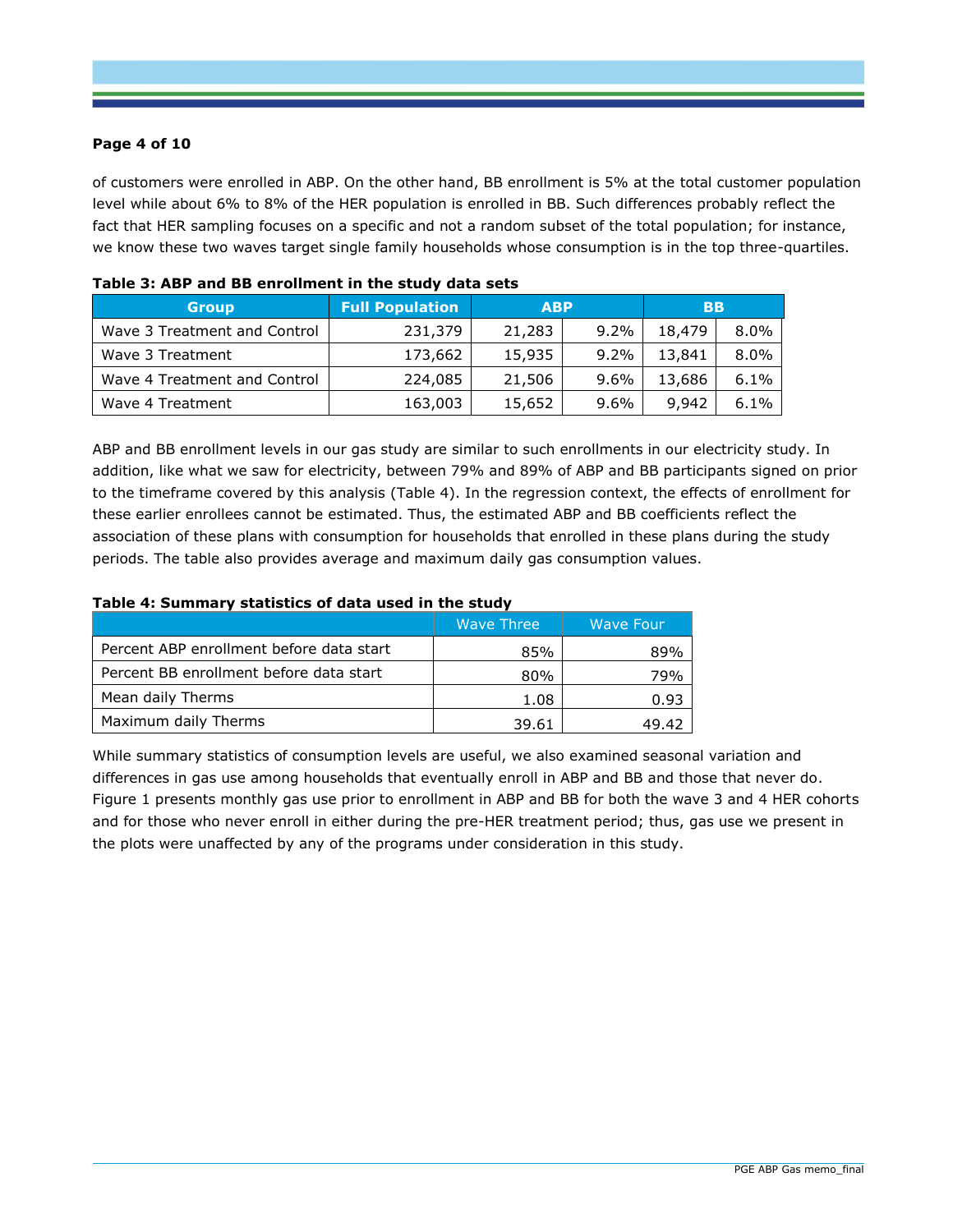### **Page 5 of 10**



#### <span id="page-4-0"></span>**Figure 1: Average daily consumption before ABP and BB enrollment – waves 3 and 4**

The baseload gas consumption for future BB enrollees is at or below the level of non-enrollees during the summer. During the winter, the consumption of future BB enrollees is approximately 7% higher than that of non-enrollees. By contrast, the gas consumption of future ABP enrollees is higher than non-enrollees by about 10% year-round. There are several possible explanations for these differences. Generally, we would expect ABP consumption to be higher because it is associated with larger houses and more affluent customers. High seasonal (winter for gas and summer for electric) consumption and bills, by contrast, appear to motivate enrollment in a BB program.

[Figure 2](#page-5-0) provides the same plots for electric consumption. It is evident that high electric use and bills are a more likely driver of BB participation. The increase in summer consumption for future BB enrollees is dramatic compared to both non-enrollees and future ABP enrollees. It is particularly clear that future BB enrollees' increased consumption is cooling related in contrast to the future ABP participants whose increased consumption is a constant magnitude throughout the year. In light of this, the slight increase in future BB enrollees' gas consumption in the winter could be a result of a correlation between heating and cooling demand driven by lack of insulation, for instance.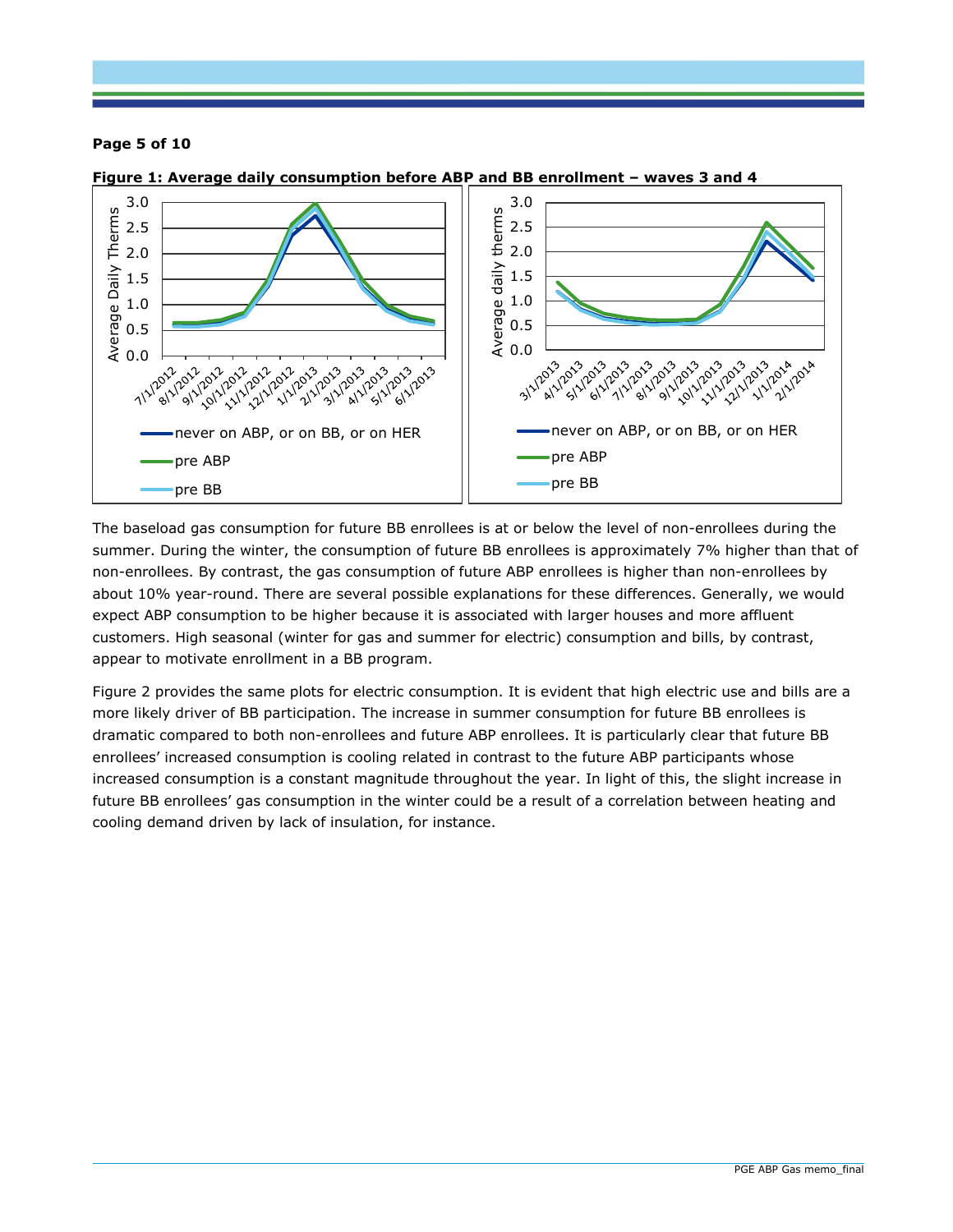### **Page 6 of 10**



<span id="page-5-0"></span>

# **5 RESULTS**

We present results from the fixed effects model for each cohort in this section.

# 5.1.1 Pooled fixed-effects model results

[Table 5](#page-5-1) provides estimates of the fixed-effects model coefficients**.** <sup>6</sup> Since the dependent variable (average daily therms) is logged, model coefficients are percent changes in consumption associated with each independent variable. For instance, the coefficient on the post HER treatment variable indicates that there is -0.4% reduction in average gas use because of HER treatment. The model standard errors are clustered at the household level because monthly consumption values for a given household are not independent. This approach allows us to avoid standard errors that over-estimate the precision of estimated coefficients.

|                       | Wave 3 Model Estimates         |                          |         | Wave 4 Model Estimates         |                          |         |  |
|-----------------------|--------------------------------|--------------------------|---------|--------------------------------|--------------------------|---------|--|
|                       | Coefficient<br><b>Estimate</b> | <b>Standard</b><br>Error | P value | Coefficient<br><b>Estimate</b> | <b>Standard</b><br>Error | P value |  |
| Post HER treat        | $-0.004$                       | 0.001                    | 0.001   | $-0.002$                       | 0.001                    | 0.030   |  |
| on ABP                | 0.021                          | 0.004                    | 0.000   | 0.007                          | 0.005                    | 0.105   |  |
| On BB                 | 0.044                          | 0.004                    | 0.000   | 0.044                          | 0.004                    | 0.000   |  |
| Post HER treat on ABP | $-0.027$                       | 0.002                    | 0.000   | $-0.024$                       | 0.002                    | 0.000   |  |
| Post HER treat on BB  | $-0.007$                       | 0.002                    | 0.000   | $-0.018$                       | 0.002                    | 0.000   |  |

<span id="page-5-1"></span>

|  |  | Table 5: Pooled fixed effects model estimates for HER wave 3 and wave 4 |  |  |  |
|--|--|-------------------------------------------------------------------------|--|--|--|
|  |  |                                                                         |  |  |  |

# 5.1.2 Effects of ABP and BB

Like our finding for electricity, the parameter estimates on ABP and BB indicate that enrollment in these payment plans are associated with statistically significant increases in consumption. We estimate a 2.1% and a 0.7% increase in gas consumption for HER wave 3 and HER wave 4 ABP enrollees, respectively, and a 4.4% increase in consumption for BB users in both waves [\(Table 5\)](#page-5-1).

ı 6 The coefficient estimates for these variables include the interaction effects between ABP and BB for a small subset of HER households that are in both. We couldn't identify a statistically significant effect for the interaction term between these two plans and, thus, do not estimate it separately in the model.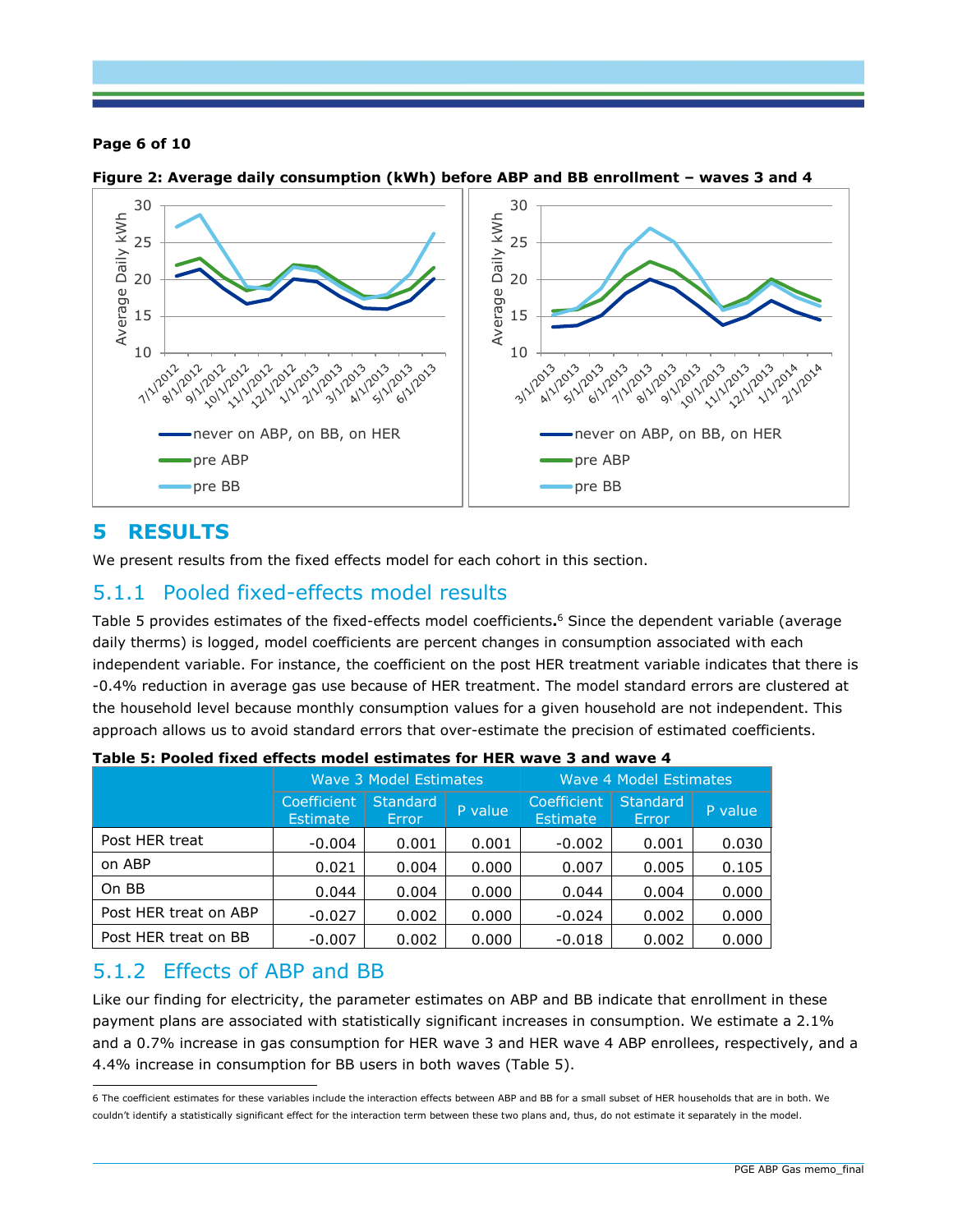### **Page 7 of 10**

Our prior study on the association of these payment plans and electricity consumption changes were an effort to replicate Sexton's work using California data. In that work, we identified increases in electricity consumption for PG&E residential customers using these payment plans. Moreover, the estimated increases in electricity consumption are similar to the increases we identify in this study for PG&E's gas residential customers enrolled in these plans.

However, our estimated increases in energy use are lower than those reported in Sexton's study; Sexton had found a 4% increase in electricity use for those on ABP and a 6% increase for those on BB. These differences may be due to, among other things, possible disparities in the structure of the plans and differences in how these programs are marketed in the two jurisdictions.

More importantly, however, our study estimates the short-term effect of enrollment in these payment plans for the subset of enrollees who joined during the analysis period of the prepared PG&E's HER data; Sexton had a long time-series that included all ABP and BB enrollees, and included observations from periods prior to ABP and BB enrollments for all those customers. PG&E's data for HER wave 3 that we used covers the period July 2012 until December 2015 while HER wave 4 is based on data from March 2013 until the end of 2015. There are residential customers in these cohorts that have been on ABP or BB for much longer than the start of these study periods. We were not able to estimate the changes in consumption for these types of customers since we don't have data on their energy use prior to their enrollment in these plans. Our estimates in both studies are thus, the short-term effects of enrollment in ABP and BB for the customers enrolling during this period.

# 5.1.3 Effects of HER treatment on ABP and BB enrollees

As in our prior study on ABP and BB for PG&E, we also estimated the additional (marginal) interactive effects of HER treatment on ABP and BB enrollment. As [Table 5](#page-5-1) indicates, ABP enrollees receiving HER treatment reduced their consumption by 2.7% relative to those who did not get HER messaging in wave 3 and by 2.4% in wave 4. Similarly, BB enrollees that received HER treatment reduced their consumption by 0.7% in wave 3 and 1.8% in wave 4. These reductions are all statistically significant.

We present the total effect of HER treatment for those enrolled in ABP and BB by combining the ABP/BB specific effects with the baseline HER effect in [Table 6.](#page-6-0) The total HER treatment effect for ABP enrollees is about 3%, and range from 1% to 2% for BB enrollees in both HER waves. HER treatment appears to have a stronger effect on gas consumption than on electric use for those enrolled in these payment plans; the total HER treatment effect for both ABP and BB enrollees were a full percentage lower in the electric case. This is probably because cooling needs are greater than heating needs for customers in this territory, and thus, less amenable to reduction. In addition, it could indicate that heating needs can be met with sources other than gas while electricity is the sole source available to meet cooling needs.

|                         |                                           | Wave 3 Model Estimates |         | Wave 4 Model Estimates                    |              |         |  |
|-------------------------|-------------------------------------------|------------------------|---------|-------------------------------------------|--------------|---------|--|
| parameter               | Coefficient   Standard<br><b>Estimate</b> | Error                  | P value | Coefficient   Standard<br><b>Estimate</b> | <b>Error</b> | P value |  |
| Total HER effect on ABP | $-0.030$                                  | 0.002                  | 0.000   | $-0.026$                                  | 0.002        | 0.000   |  |
| Total HER effect on BB  | $-0.010$                                  | 0.002                  | 0.000   | $-0.020$                                  | 0.003        | 0.000   |  |

#### <span id="page-6-0"></span>**Table 6: Estimate of total HER effect for ABP and BB enrollees in HER wave 3 and wave 4**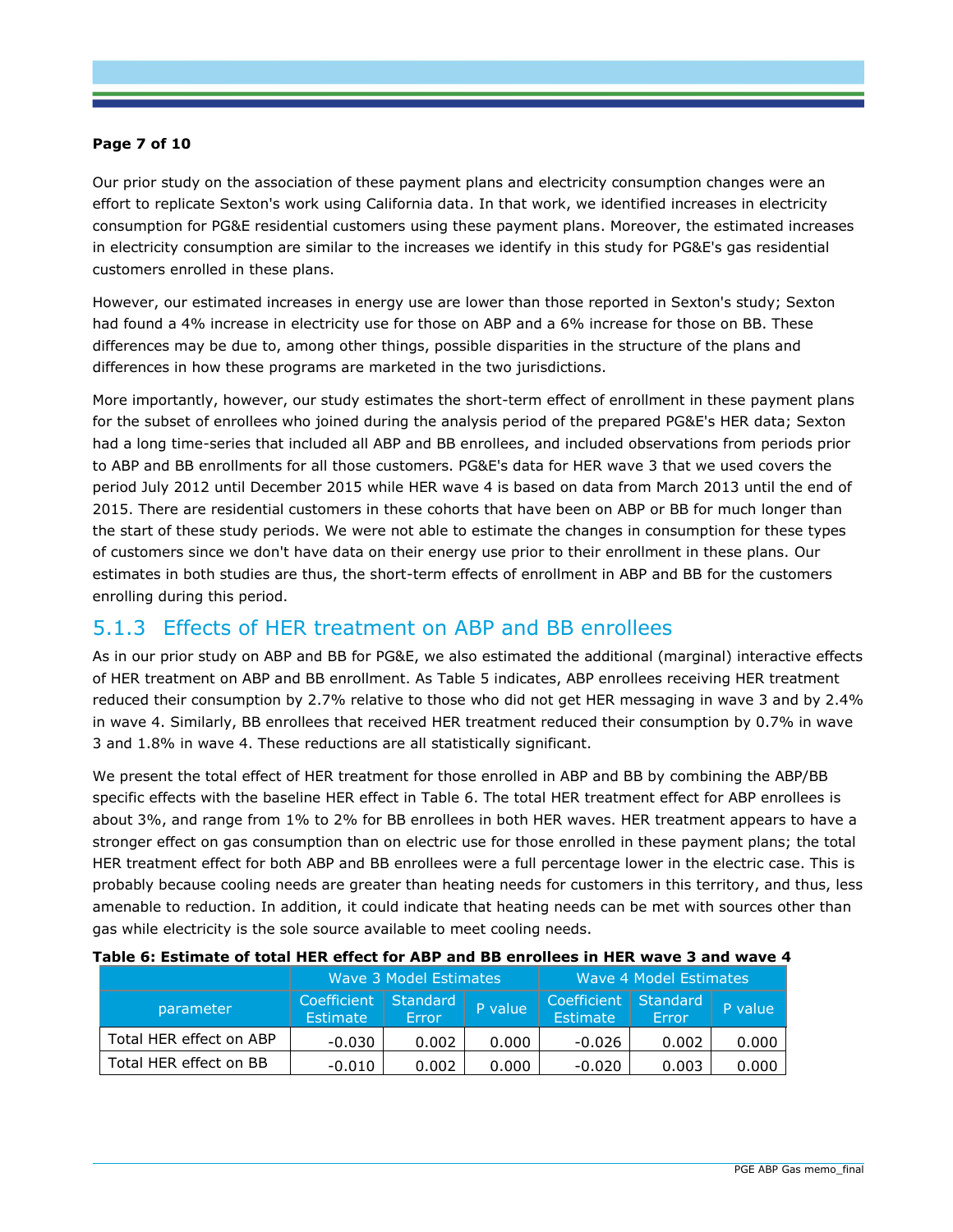### **Page 8 of 10**

An alternative way to look at these effects is provided in [Table 7.](#page-7-0) The outcome for each group is presented relative to HER control group customers not enrolled in either ABP or BB.

|            | <b>HER Wave 3</b> |           | <b>HER Wave 4</b> |           |  |  |
|------------|-------------------|-----------|-------------------|-----------|--|--|
|            | Control           | Treatment | Control           | Treatment |  |  |
| no ABP/BB  | 0%                | $-0.4\%$  | $0\%$             | $-0.2%$   |  |  |
| <b>ABP</b> | 2.1%              | $-0.9%$   | 0.7%              | $-1.9\%$  |  |  |
| <b>BB</b>  | 4.4%              | 3.3%      | 4.4%              | 2.3%      |  |  |

#### <span id="page-7-0"></span>**Table 7: Gas consumption changes associated with ABP, BB, and HER in HER wave 3 and 4**

It is evident that HER treatment has a greater effect on ABP and BB enrollees than those not enrolled in either program. Like in electricity, HER treatment appears to shave off the entire increase in consumption for those on ABP in both waves. For instance, while ABP enrollees in wave 3 use 2.1% more gas relative to those not on ABP, an amount greater than this increase is shaved off by HER messaging. HER treatment also counteracts about 25% to 50% of the increase associated with BB.

As [Table 8](#page-7-1) indicates, the increases in electricity use associated with ABP and BB are on par with gas consumption increases from these two programs. HER treatment also wipes out ABP related electricity consumption increases and decreases BB-related electricity consumption increases by about 20% to 30%.

|            | <b>HER Wave 3</b> |           | <b>HER Wave 4</b> |           |
|------------|-------------------|-----------|-------------------|-----------|
|            | Control           | Treatment | Control           | Treatment |
| No ABP/BB  | 0%                | $-1.0\%$  | $0\%$             | $-0.7%$   |
| <b>ABP</b> | 1.6%              | $-0.2\%$  | 1.1%              | $-0.8\%$  |
| <b>BB</b>  | 4.7%              | 3.8%      | 3.8%              | 2.5%      |

#### <span id="page-7-1"></span>**Table 8: Electricity consumption changes associated with ABP, BB, and HER in HER wave 3 and 4**

### 5.1.4 Estimated therm impact

We provide the therm impact of ABP and BB in this section. We examine therm changes associated with these payment plans on a per household basis in the two different waves. These changes are measured relative to baseline gas consumption, which is the amount of therms used by households prior to ABP or BB enrollment and HER treatment. We provide these results in [Table 9.](#page-7-2)

#### <span id="page-7-2"></span>**Table 9: Therm changes association with ABP and BB, and HER**

|           | --      |                   |                   |           |  |
|-----------|---------|-------------------|-------------------|-----------|--|
|           |         | <b>HER Wave 3</b> | <b>HER Wave 4</b> |           |  |
|           | Control | <b>Treatment</b>  | Control           | Treatment |  |
| no ABP/BB |         | $-1.4$            |                   | $-1.0$    |  |
| ABP       | 8.2     | $-3.4$            | 3.3               | $-8.4$    |  |
| <b>BB</b> | 16.7    | 12.7              | 19.5              | 10.4      |  |

Annual baseline consumption level (of 382 therms) for ABP and BB in wave 3 is based on the average gas use of customers not on either payment plan prior to July 2013, when the HER program began. For wave 4, annual baseline consumption (of 444 therms) is based on the average gas use of those not on either payment plan prior to March 2014, the start of HER treatment for this wave. We use the estimated changes in gas consumption associated with ABP and BB, and HER treatment summarized in [Table 7](#page-7-0) to compute the therm changes.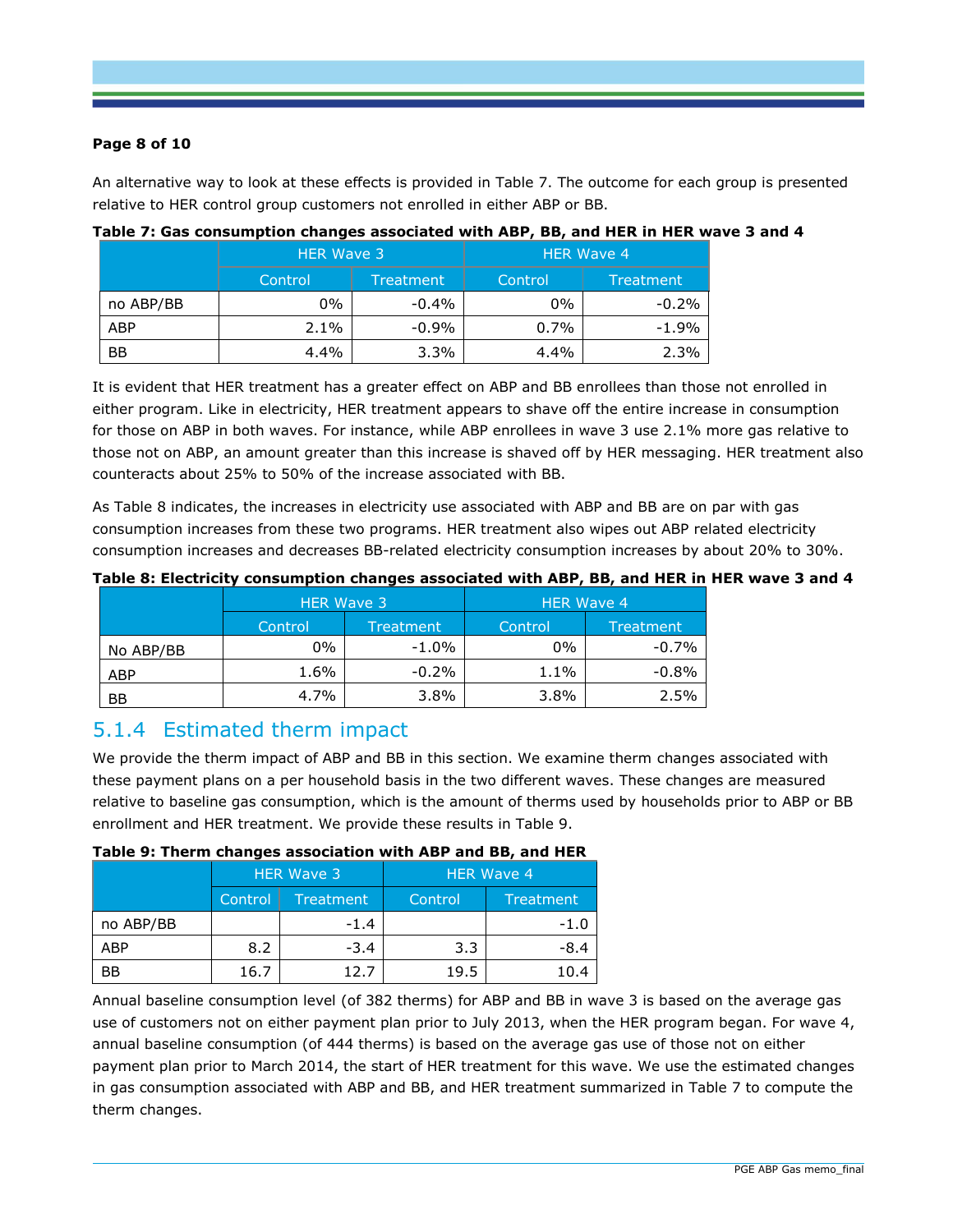### **Page 9 of 10**

The estimated gas consumption increase per household associated with ABP is 8.2 therms for wave 3 and 3.3 therms for wave 4. ABP households that received HER treatment, on the other hand, reduced their gas consumption by 3.4 to 8.4 therms per household.

The increase in gas consumption associated with BB is higher than with ABP at 16.7 to 19.5 therms per household. HER treatment counteracts these increases partially. Wave 3 BB enrollees that received HER treatment used 12.7 therms more gas per household than baseline while wave 4 BB enrollees increased their gas use by 10.4 therms per household relative to baseline.

# **6 REMARKS**

ı

We present plots that indicate the concentration of ABP and BB enrollment by climate zone in 2015. The plots indicate the percent of residential customers that were on a payment plan, and also provide average HDD (base 65F) and CDD (base 80F) for each climate zone.<sup>7</sup> [Figure 3](#page-8-0) presents the concentration of ABP (left panel) and BB (right panel) by climate zone. In each panel, the more saturated color (the darker the blue shade) the higher the percent of customers on ABP or BB.



<span id="page-8-0"></span>

The concentrations of ABP and BB customers ranges from 6 to 12% across climate zones. Thus, both programs have substantial enrollment in all climate zones. It is also evident, however, that the higher

<sup>7</sup> Average CDD and HDD values for each climate zone are from [https://www.pge.com/includes/docs/pdfs/about/edusafety/training/pec/toolbox/arch/climate/california\\_climate\\_zones\\_01-16.pdf.](https://www.pge.com/includes/docs/pdfs/about/edusafety/training/pec/toolbox/arch/climate/california_climate_zones_01-16.pdf)